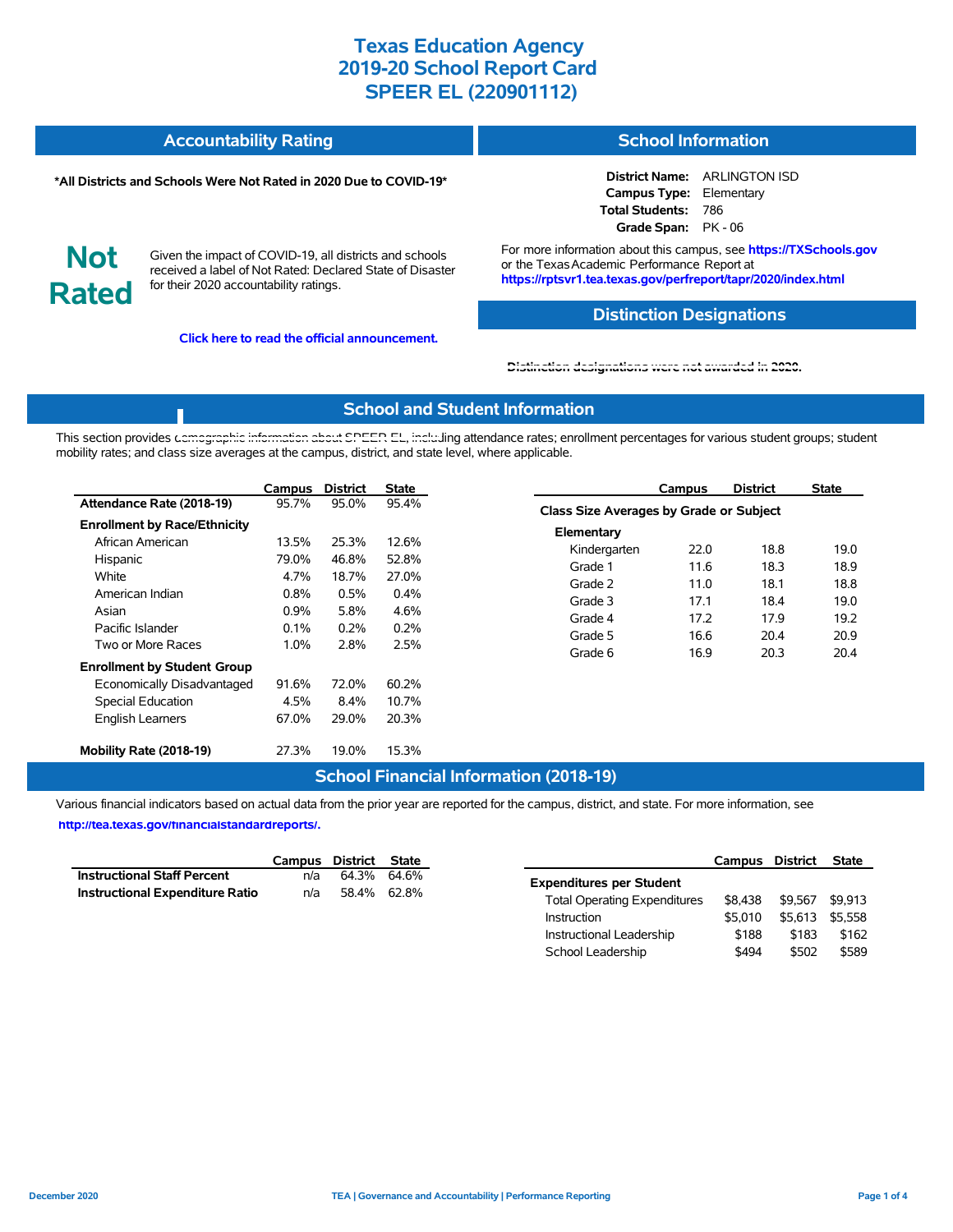### **STAAR Outcomes**

This section provides STAAR performance and Academic Growth outcomes. Academic Growth measures whether students are maintaining performance or improving from year to year. **Please note that due to the cancellation of spring 2020 State of Texas Assessments of Academic Readiness (STAAR) due to the COVID-19 pandemic, the performance of this year's report is not updated.**

|                                                                                           |      |       |     |     | African                           |     |        | American       |                | <b>Pacific</b>           | More                     | Econ   |
|-------------------------------------------------------------------------------------------|------|-------|-----|-----|-----------------------------------|-----|--------|----------------|----------------|--------------------------|--------------------------|--------|
|                                                                                           |      | State |     |     | District Campus American Hispanic |     | White  | Indian         | Asian          | <b>Islander</b>          | Races                    | Disadv |
| STAAR Performance Rates at Approaches Grade Level or Above (All Grades Tested)            |      |       |     |     |                                   |     |        |                |                |                          |                          |        |
| All Subjects                                                                              | 2019 | 78%   | 74% | 61% | 55%                               | 61% | 79%    | 50%            | 64%            | $\overline{a}$           | 60%                      | 60%    |
|                                                                                           | 2018 | 77%   | 72% | 62% | 55%                               | 62% | 78%    | 44%            | 71%            | $\ast$                   | 60%                      | 61%    |
| ELA/Reading                                                                               | 2019 | 75%   | 70% | 63% | 61%                               | 62% | 80%    | $\ast$         | 60%            | $\overline{a}$           | $\ast$                   | 62%    |
|                                                                                           | 2018 | 74%   | 69% | 59% | 52%                               | 59% | 80%    | $\ast$         | 71%            | $\overline{a}$           | $\ast$                   | 58%    |
| Mathematics                                                                               | 2019 | 82%   | 78% | 67% | 52%                               | 68% | 73%    | $\ast$         | 100%           | $\overline{a}$           | $\ast$                   | 66%    |
|                                                                                           | 2018 | 81%   | 77% | 72% | 58%                               | 74% | 73%    | *              | 75%            | *                        | 60%                      | 71%    |
| Writing                                                                                   | 2019 | 68%   | 63% | 57% | 70%                               | 53% | 86%    | $\ast$         |                | L,                       | $\ast$                   | 56%    |
|                                                                                           | 2018 | 66%   | 61% | 35% | 46%                               | 31% | $\ast$ | $\ast$         | 60%            |                          | $\overline{\phantom{a}}$ | 36%    |
| Science                                                                                   | 2019 | 81%   | 77% | 38% | 38%                               | 37% | $\ast$ | $\ast$         | $\ast$         |                          | $\overline{\phantom{a}}$ | 38%    |
|                                                                                           | 2018 | 80%   | 76% | 62% | 63%                               | 61% | 80%    |                | $\ast$         |                          | $\ast$                   | 60%    |
| STAAR Performance Rates at Meets Grade Level or Above (All Grades Tested)                 |      |       |     |     |                                   |     |        |                |                |                          |                          |        |
| All Subjects                                                                              | 2019 | 50%   | 45% | 27% | 25%                               | 26% | 44%    | 0%             | 36%            |                          | 30%                      | 26%    |
|                                                                                           | 2018 | 48%   | 44% | 29% | 21%                               | 30% | 41%    | 0%             | 48%            | $\ast$                   | 10%                      | 29%    |
| ELA/Reading                                                                               | 2019 | 48%   | 43% | 26% | 30%                               | 24% | 47%    | *              | 40%            | $\overline{\phantom{a}}$ | $\ast$                   | 25%    |
|                                                                                           | 2018 | 46%   | 42% | 28% | 17%                               | 30% | 33%    | $\ast$         | 57%            | L,                       | $\ast$                   | 28%    |
| Mathematics                                                                               | 2019 | 52%   | 47% | 32% | 23%                               | 33% | 40%    | $\ast$         | 40%            |                          | $\ast$                   | 31%    |
|                                                                                           | 2018 | 50%   | 44% | 33% | 22%                               | 35% | 40%    | $\ast$         | 50%            | $\ast$                   | 20%                      | 33%    |
| Writing                                                                                   | 2019 | 38%   | 33% | 20% | 10%                               | 19% | 29%    | *              |                | $\overline{\phantom{a}}$ | $\ast$                   | 20%    |
|                                                                                           | 2018 | 41%   | 36% | 18% | 31%                               | 13% | $\ast$ | $\ast$         | 40%            |                          | $\overline{a}$           | 18%    |
| Science                                                                                   | 2019 | 54%   | 48% | 18% | 25%                               | 14% | $\ast$ | $\ast$         | $\ast$         |                          | $\overline{\phantom{a}}$ | 19%    |
|                                                                                           | 2018 | 51%   | 47% | 28% | 25%                               | 28% | 40%    |                | $\ast$         |                          | $\ast$                   | 27%    |
|                                                                                           |      |       |     |     |                                   |     |        |                |                |                          |                          |        |
| STAAR Performance Rates at Masters Grade Level (All Grades Tested)<br><b>All Subjects</b> | 2019 | 24%   | 20% | 10% | 11%                               | 10% | 23%    | 0%             | 29%            | $\overline{a}$           | 10%                      | 10%    |
|                                                                                           | 2018 | 22%   | 19% | 9%  | 6%                                | 9%  | 16%    | 0%             | 24%            | *                        | 0%                       | 9%     |
| ELA/Reading                                                                               | 2019 | 21%   | 18% | 11% | 14%                               | 9%  | 20%    | $\ast$         | 20%            | $\overline{a}$           | $\ast$                   | 10%    |
|                                                                                           | 2018 | 19%   | 17% | 10% | 5%                                | 10% | 13%    | $\ast$         | 29%            | $\overline{a}$           | $\ast$                   | 10%    |
| Mathematics                                                                               | 2019 | 26%   | 23% | 14% | 11%                               | 13% | 27%    | *              | 40%            | L,                       | $\ast$                   | 14%    |
|                                                                                           | 2018 | 24%   | 21% | 12% | 7%                                | 12% | 20%    | $\ast$         | 38%            | *                        | 0%                       | 12%    |
| Writing                                                                                   | 2019 | 14%   | 11% | 5%  | 10%                               | 4%  | 14%    | $\ast$         | $\blacksquare$ | L,                       | $\ast$                   | 6%     |
|                                                                                           | 2018 | 13%   | 10% | 2%  | 8%                                | 0%  | $\ast$ | $\ast$         | 0%             |                          | $\overline{\phantom{a}}$ | 1%     |
| Science                                                                                   | 2019 | 25%   | 21% | 3%  | 0%                                | 1%  | $\ast$ | $\ast$         | $\ast$         | $\overline{a}$           | $\overline{\phantom{a}}$ | 3%     |
|                                                                                           | 2018 | 23%   | 21% | 6%  | 13%                               | 5%  | 0%     | $\overline{a}$ | $\ast$         | $\overline{a}$           | $\ast$                   | 4%     |
|                                                                                           |      |       |     |     |                                   |     |        |                |                |                          |                          |        |
| <b>Academic Growth Score (All Grades Tested)</b>                                          |      |       |     |     |                                   |     |        |                |                |                          |                          |        |
| <b>Both Subjects</b>                                                                      | 2019 | 69    | 69  | 55  | 76                                | 53  | 42     | *              | 65             |                          | $\ast$                   | 55     |
|                                                                                           | 2018 | 69    | 70  | 64  | 58                                | 64  | 81     | 83             | 80             | *                        | $\ast$                   | 64     |
| ELA/Reading                                                                               | 2019 | 68    | 67  | 51  | 73                                | 49  | 46     | $\ast$         | 40             | $\overline{a}$           | $\ast$                   | 51     |
|                                                                                           | 2018 | 69    | 69  | 61  | 56                                | 59  | 75     | *              | 86             |                          | $\ast$                   | 59     |
| Mathematics                                                                               | 2019 | 70    | 71  | 59  | 79                                | 57  | 38     | $\ast$         | 90             |                          | $\ast$                   | 59     |
|                                                                                           | 2018 | 70    | 70  | 67  | 59                                | 68  | 88     | $\ast$         | 75             | $\ast$                   | $\ast$                   | 69     |

? Indicates that the data for this item were statistically improbable or were reported outside a reasonable range.<br>- Indicates zero observations reported for this group.<br>\* Indicates results are masked due to small numbers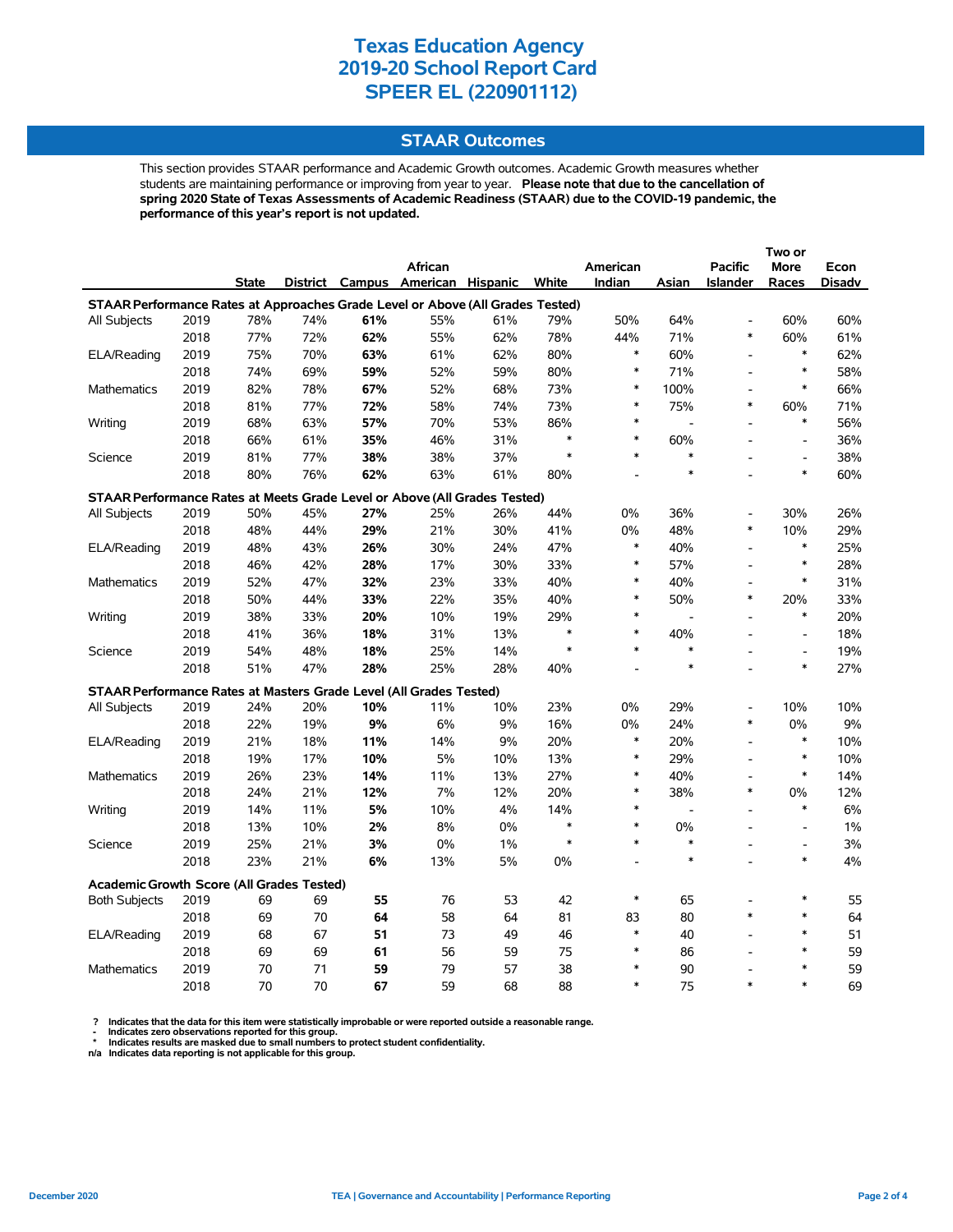### **Prior-Year Non-Proficient and Student Success Initiative STAAR Outcomes**

Progress of Prior-Year Non-Proficient Students shows STAAR performance rates for students who did not perform satisfactorily in 2017-18 but did in 2018-19. Student Success Initiative shows rates related to the requirement for students to demonstrate proficiency on the reading and mathematics STAAR in grades 5 and 8. **Please note that due to the cancellation of spring 2020 State of Texas Assessments of Academic Readiness (STAAR) due to the COVID-19 pandemic, this year's report is not updated.**

|                                                                       |              |                 |                                                   |                                                                       |                 |              |          |        | Two or          |             |               |  |
|-----------------------------------------------------------------------|--------------|-----------------|---------------------------------------------------|-----------------------------------------------------------------------|-----------------|--------------|----------|--------|-----------------|-------------|---------------|--|
|                                                                       |              |                 |                                                   | <b>African</b>                                                        |                 |              | American |        | <b>Pacific</b>  | <b>More</b> | Econ          |  |
|                                                                       | <b>State</b> | <b>District</b> | Campus                                            | American                                                              | <b>Hispanic</b> | <b>White</b> | Indian   | Asian  | <b>Islander</b> | Races       | <b>Disadv</b> |  |
| Progress of Prior-Year Non-Proficient Students                        |              |                 |                                                   |                                                                       |                 |              |          |        |                 |             |               |  |
| Sum of Grades 4-8                                                     |              |                 |                                                   |                                                                       |                 |              |          |        |                 |             |               |  |
| Reading                                                               |              |                 |                                                   |                                                                       |                 |              |          |        |                 |             |               |  |
| 2019                                                                  | 41%          | 39%             | 31%                                               | 53%                                                                   | 26%             |              | *        | $\ast$ |                 | ∗           | 30%           |  |
| 2018                                                                  | 38%          | 36%             | 30%                                               | $\ast$                                                                | 31%             | $\ast$       | $\ast$   | $\ast$ |                 |             | 27%           |  |
| <b>Mathematics</b>                                                    |              |                 |                                                   |                                                                       |                 |              |          |        |                 |             |               |  |
| 2019                                                                  | 45%          | 42%             | 21%                                               | 14%                                                                   | 24%             | $\ast$       | $\ast$   | $\ast$ |                 | $\ast$      | 21%           |  |
| 2018                                                                  | 47%          | 41%             | 31%                                               | $\ast$                                                                | 35%             | *            | *        | $\ast$ | $\ast$          | -           | 29%           |  |
| <b>Students Success Initiative</b>                                    |              |                 |                                                   |                                                                       |                 |              |          |        |                 |             |               |  |
| <b>Grade 5 Reading</b>                                                |              |                 |                                                   |                                                                       |                 |              |          |        |                 |             |               |  |
|                                                                       |              |                 |                                                   | Students Meeting Approaches Grade Level on First STAAR Administration |                 |              |          |        |                 |             |               |  |
| 2019                                                                  | 78%          | 73%             | 52%                                               | 56%                                                                   | 49%             | ∗            | $\ast$   | $\ast$ |                 |             | 52%           |  |
|                                                                       |              |                 | <b>Students Requiring Accelerated Instruction</b> |                                                                       |                 |              |          |        |                 |             |               |  |
| 2019                                                                  | 22%          | 27%             | 48%                                               | 44%                                                                   | 51%             | $\ast$       | $\ast$   | $\ast$ |                 |             | 48%           |  |
| <b>STAAR Cumulative Met Standard</b>                                  |              |                 |                                                   |                                                                       |                 |              |          |        |                 |             |               |  |
| 2019                                                                  | 86%          | 82%             | 67%                                               | 75%                                                                   | 64%             | $\ast$       | $\ast$   | $\ast$ |                 |             | 66%           |  |
| <b>Grade 5 Mathematics</b>                                            |              |                 |                                                   |                                                                       |                 |              |          |        |                 |             |               |  |
| Students Meeting Approaches Grade Level on First STAAR Administration |              |                 |                                                   |                                                                       |                 |              |          |        |                 |             |               |  |
| 2019                                                                  | 83%          | 77%             | 52%                                               | 44%                                                                   | 51%             | *            | $\ast$   | $\ast$ |                 |             | 52%           |  |
|                                                                       |              |                 | <b>Students Requiring Accelerated Instruction</b> |                                                                       |                 |              |          |        |                 |             |               |  |
| 2019                                                                  | 17%          | 23%             | 48%                                               | 56%                                                                   | 49%             | ∗            | *        | $\ast$ |                 |             | 48%           |  |
| <b>STAAR Cumulative Met Standard</b>                                  |              |                 |                                                   |                                                                       |                 |              |          |        |                 |             |               |  |
| 2019                                                                  | 90%          | 85%             | 65%                                               | 56%                                                                   | 64%             | *            | $\ast$   | $\ast$ |                 |             | 65%           |  |

 **? Indicates that the data for this item were statistically improbable or were reported outside a reasonable range.**

 **- Indicates zero observations reported for this group. \* Indicates results are masked due to small numbers to protect student confidentiality.**

**n/a Indicates data reporting is not applicable for this group.**